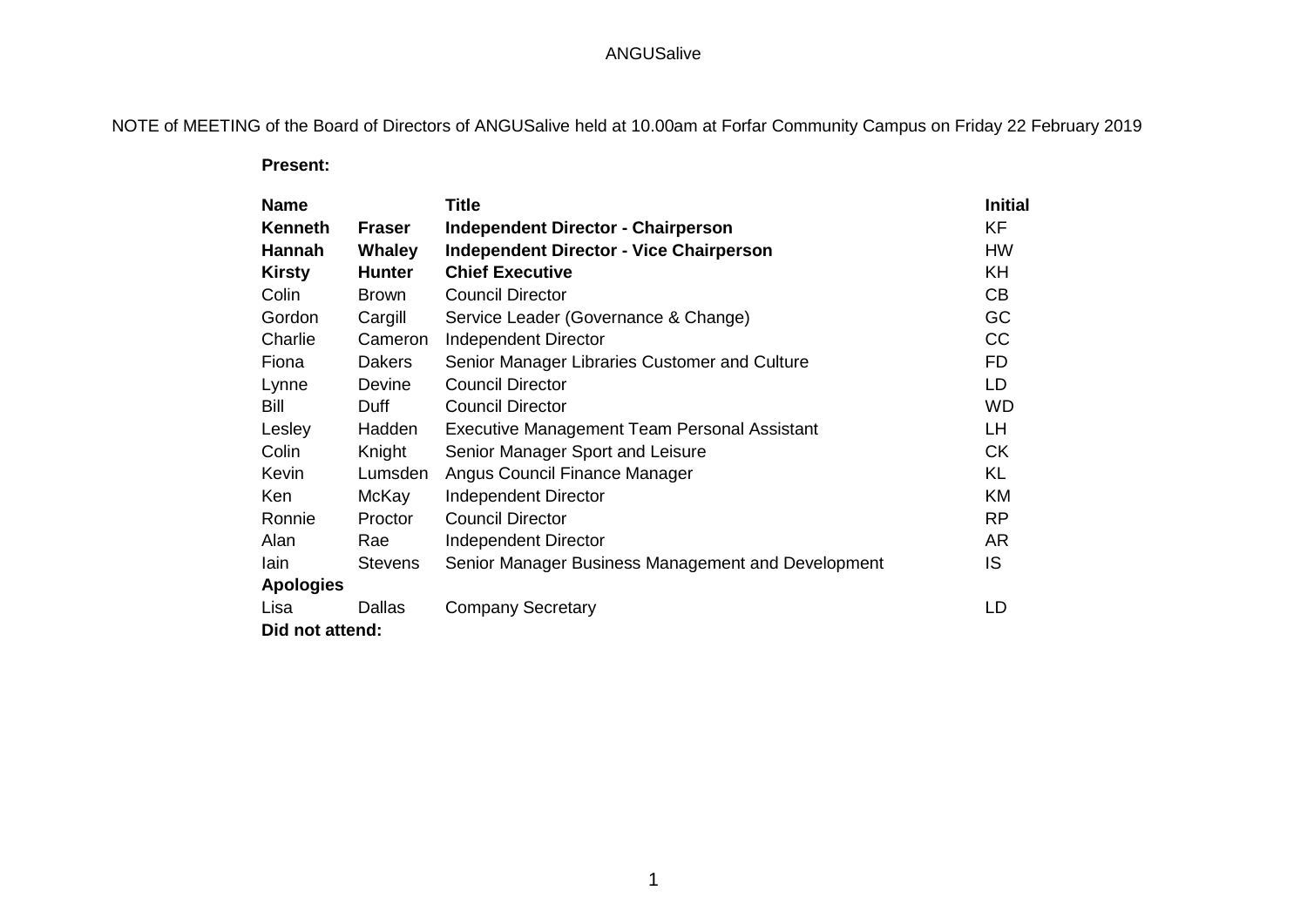# ANGUSalive

| <b>Item No</b>   | <b>Note</b>                                                                                                                                                                                                                                                                                                                                      |
|------------------|--------------------------------------------------------------------------------------------------------------------------------------------------------------------------------------------------------------------------------------------------------------------------------------------------------------------------------------------------|
| 1.               | <b>Welcome &amp; Apologies</b>                                                                                                                                                                                                                                                                                                                   |
|                  | KF welcomed everyone to the meeting including new Board member Cllr Ronnie Proctor.                                                                                                                                                                                                                                                              |
|                  | The Directors of ANGUSalive agreed to ratify the appointment of Ronald Proctor as a Director of the Company as of<br>7 February 2019.                                                                                                                                                                                                            |
|                  | <b>Apologies: Lisa Dallas</b>                                                                                                                                                                                                                                                                                                                    |
| 2.               | <b>Declarations of Interest</b>                                                                                                                                                                                                                                                                                                                  |
|                  | Directors were asked to consider whether they had any declarations of interest in relation to any item on the agenda<br>for the meeting. No declarations were made.                                                                                                                                                                              |
| $\overline{3}$ . | Minutes of Meeting on Friday 7 December 2018                                                                                                                                                                                                                                                                                                     |
|                  | The Directors approved the minutes of the above meeting.                                                                                                                                                                                                                                                                                         |
|                  | Proposed as accurate by WD and seconded by LD                                                                                                                                                                                                                                                                                                    |
| 4.               | Matters arising from the Minute of Meeting Friday 7 December 2018                                                                                                                                                                                                                                                                                |
|                  | <b>Critical Pathway</b>                                                                                                                                                                                                                                                                                                                          |
|                  | Will be tabled in confidential matters at the end of the meeting.                                                                                                                                                                                                                                                                                |
|                  | <b>Gender Pay Gap</b>                                                                                                                                                                                                                                                                                                                            |
|                  | KH highlighted ANGUSalive reported late in 2018 as there was genuine confusion, including within the EHRC, about<br>whether Trusts were required to report. An extended deadline was agreed however this reports as a late filing on the                                                                                                         |
|                  | system and confirmed this year it is imperative we are able to file prior to the deadline of 04 April 2019 and ideally as<br>soon as possible.                                                                                                                                                                                                   |
|                  | KH advised we first requested the ANGUSalive employee information at the snapshot date of 5 April 2018 required to<br>create our Gender Pay Gap report for 2018 in October 2018. The delays in getting the information mean we have<br>missed the opportunity for the full Board of Directors to approve the Gender Pay Gap Report in advance of |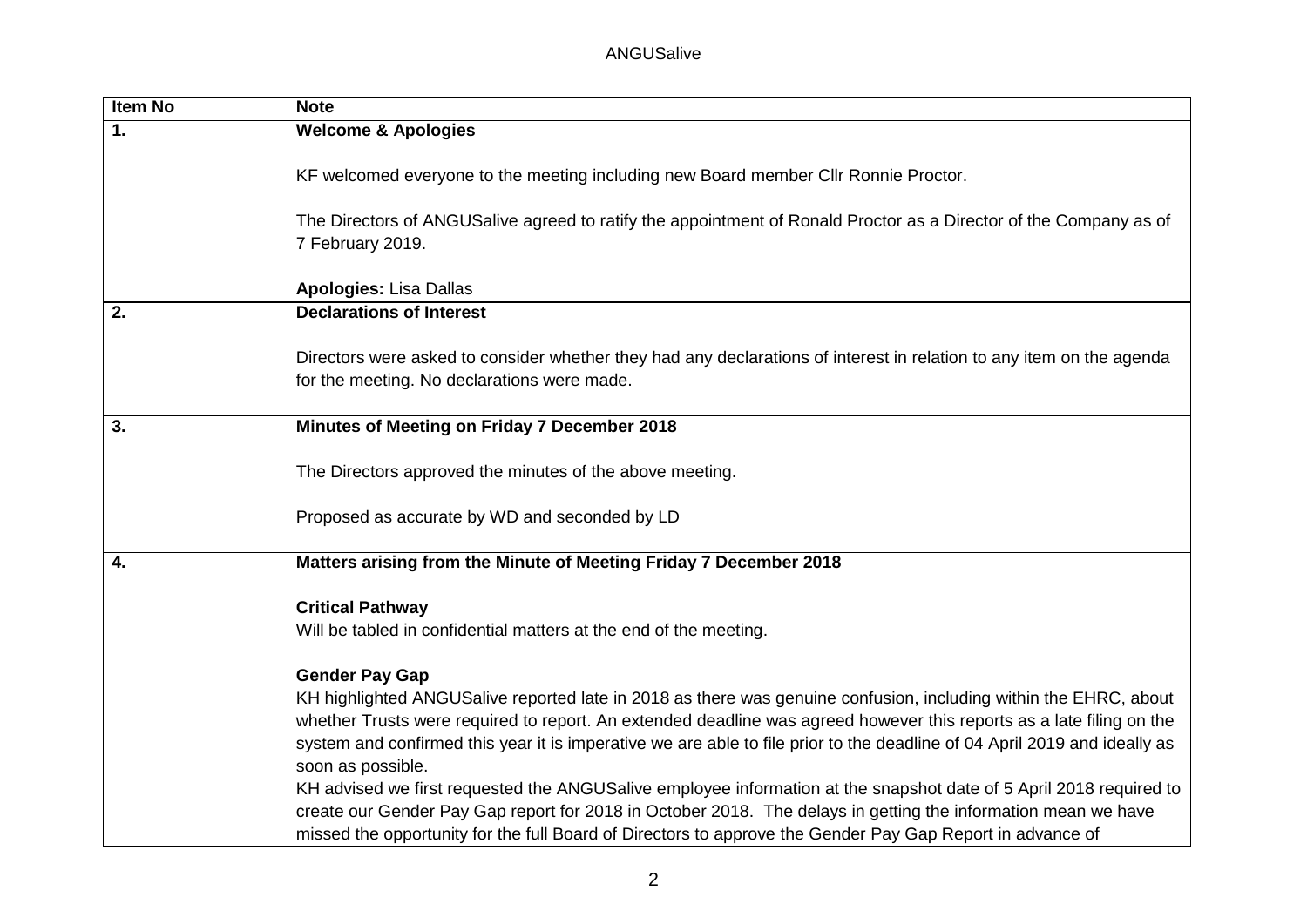|    | publication.                                                                                                                                                                                                                                                                                                                    |
|----|---------------------------------------------------------------------------------------------------------------------------------------------------------------------------------------------------------------------------------------------------------------------------------------------------------------------------------|
|    | Sharon Falkner Head of HR, Digital Enablement & Business Support - People Directorate, Angus Council confirmed<br>the issues with the new reporting system were only resolved last week however the team have re-prioritised other<br>work to concentrate on the ANGUSalive data to ensure it is with us by Friday 22 February. |
|    | SF confirmed it has been agreed to discuss with ANGUSalive the timeframe for pulling off these reports well ahead<br>of schedule to avoid any similar situations arising with a proposed calendar being developed.                                                                                                              |
|    | The Board unanimously agreed as an exception, the Gender Pay Gap Report will be shared and approved offline.                                                                                                                                                                                                                    |
|    | <b>Annual Accounts</b><br>KH confirmed the Annual Accounts were submitted to Companies House                                                                                                                                                                                                                                    |
|    | <b>Risk Register</b><br>KH confirmed the Risk Register would be presented to Board quarterly.                                                                                                                                                                                                                                   |
|    |                                                                                                                                                                                                                                                                                                                                 |
| 5. | <b>Chief Executive Update</b>                                                                                                                                                                                                                                                                                                   |
|    | <b>Angus Council Budget Meeting</b><br>$\bullet$<br>KH provided on overview of discussions held at the Angus Council Budget meeting.                                                                                                                                                                                            |
|    | <b>HGIOPLS</b><br>$\bullet$                                                                                                                                                                                                                                                                                                     |
|    | KH advised a Self-Assessment was undertaken by members of staff within ANGUSalive Libraries led by<br>Christine Sharp, Jason Anderson, Paula Fenwick and Lesley Marr. All facilities officers participated in an<br>initial briefing workshop in May 2018 and then various training sessions with frontline staff took place.   |
|    | A Peer Review visit took place at Arbroath Library on 21 February 2019 and was conducted by Professor<br>Peter Reid (Robert Gordon University), Ms Jeanette Castle (University of West of Scotland) and Ms Yvonne<br>Barclay (Aberdeen City Libraries).                                                                         |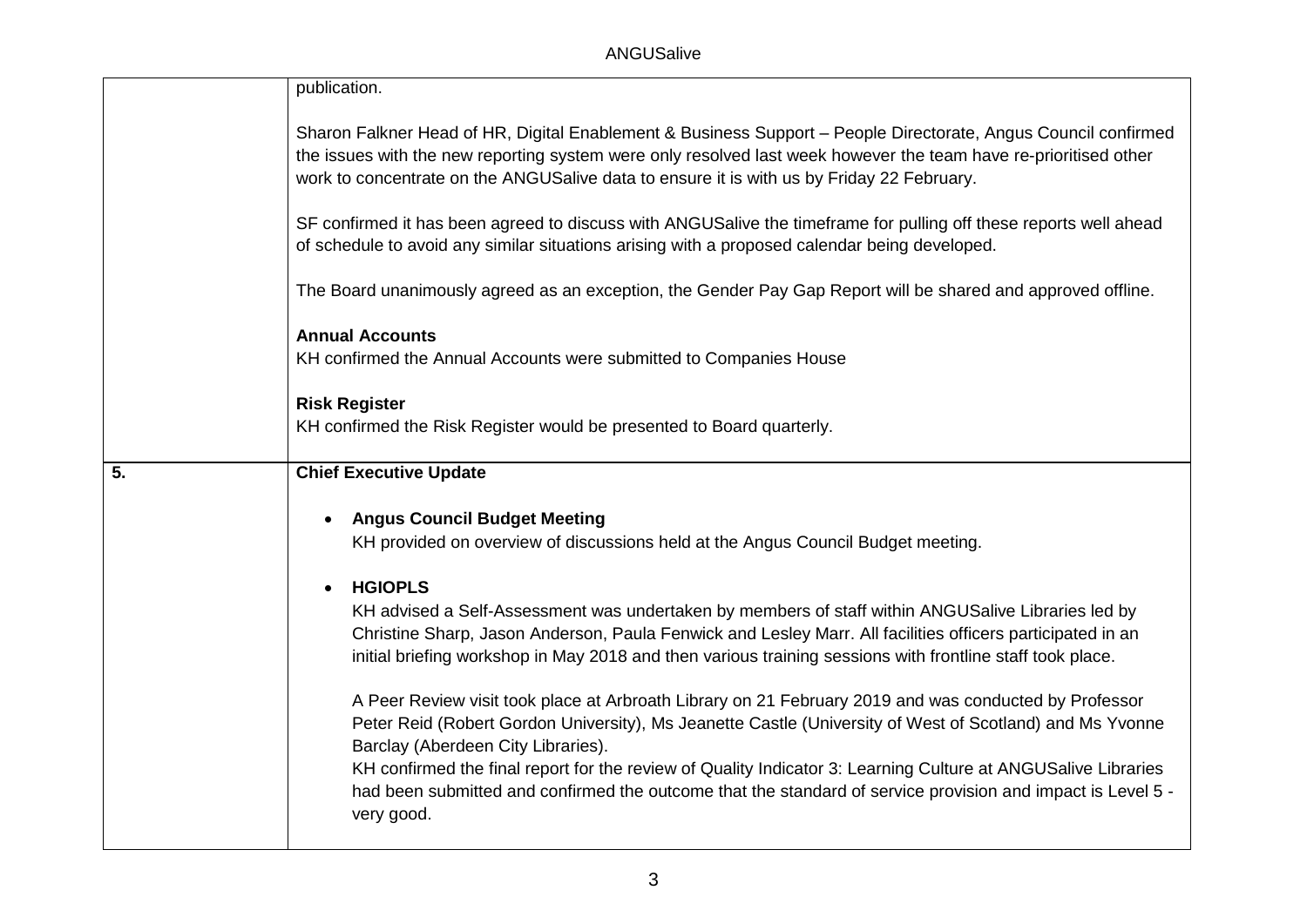## **Arbroath Signal Tower**

The Signal Tower development is progressing well. Target date for launch is late summer 2019.

#### **Whats On**

KH confirmed ANGUSalive have a super programme of activities, events and shows on offer to inspire healthy, active and creative lifestyle choices this Spring/Summer.

Copies of the Guide are on their way to all ANGUSalive sites to be prominently displayed alongside those covering October 2018 to March 2019 which are still current until the end of this month. The programme will be online soon and copies will be issued with Direct Distribution over the next couple of weeks.

#### **Alliance Leisure**

KH advised a meeting was held with Alliance Leisure to consider Membership Growth, organisational Development, Marketing Support and Facility Options in assessing growth potential.

KH confirmed the team attended a site visit arrangement to the case study site at Salt Ayre in Lancaster. Presentation to be shared with Directors.

#### **Angus Glens Walking Festival**

The event takes place 30 May – 2 June 2019. The festival this year covers 20 walks over 4 days guided by local Mountain Leaders and our Countryside Rangers who have excellent knowledge of the beautiful Glens, including its wildlife and history.

CK confirmed 85% of walks were sold out.

## **ANGUSalive Sport Awards 2018**

The ANGUSalive Sport Awards celebrate sporting success throughout Angus. KH advised the Sport Awards recognise the achievements of sporting individuals and teams across Angus. KH confirmed the independent panel, comprising representatives from Angus Active Schools, Dundee & Angus College, sportscotland, Scottish Disability Sport and an ANGUSalive Independent Board Member, met on Thursday 18 January to review the high calibre of local sports stars, coaches, volunteers and teams nominated in each of the nine categories.

Nominees, family, friends, club supporters are invited to the awards ceremony on Friday 8 March 2019 at the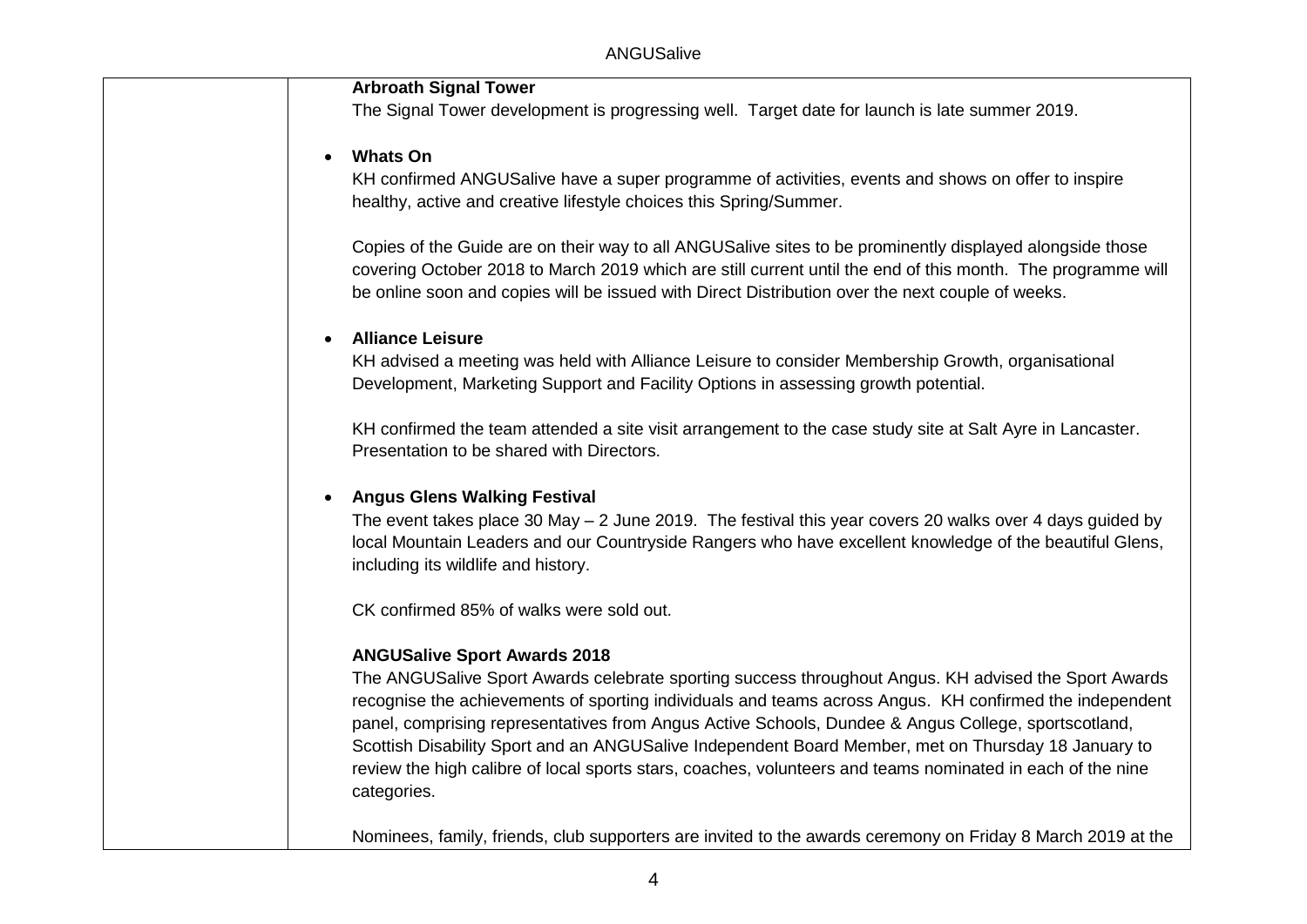## ANGUSalive

|    | Reid Hall, Forfar. CK confirmed tickets are now sold out for this year's event.                                                                                                                                                                                                                                                                                                                                                                             |
|----|-------------------------------------------------------------------------------------------------------------------------------------------------------------------------------------------------------------------------------------------------------------------------------------------------------------------------------------------------------------------------------------------------------------------------------------------------------------|
| 6. | Finance and Audit Sub Committee Information Report                                                                                                                                                                                                                                                                                                                                                                                                          |
|    | HW provided a high level overview to the Board of the Finance and Audit Sub committee Meeting held on 25 January<br>2019.                                                                                                                                                                                                                                                                                                                                   |
|    | Following discussions the Board unanimously agreed the following:<br>Terms of reference are to be updated for the Finance & Audit Sub Committee;<br>The membership of the full Board is to increase. KH to investigate Board sizes in other Trusts;<br>The membership of Finance & Audit Sub Committee to be increase;<br><b>Creation of additional Sub Committees</b>                                                                                      |
| 7. | 01_19_Charging and Pricing 2019-20 Update                                                                                                                                                                                                                                                                                                                                                                                                                   |
|    | The Board approved the Finance sub-committee terms of reference (Report 10_17 refers) to be updated to reflect<br>the revised sub-committee name and ensure all of the delegated functions from the full Board are included in the<br>remit and noted the Finance & Audit Sub Committee approved ANGUSalive charges for 2019/20.                                                                                                                            |
|    | The Board further noted the review of charges for 2019/20 will be submitted to Angus Council's Communities<br>Meeting on 26 February 2019 for noting.                                                                                                                                                                                                                                                                                                       |
| 8. | 02_19_ANGUSalive Future Vision and Capital Programme                                                                                                                                                                                                                                                                                                                                                                                                        |
|    | The Board noted the content of the report and that ANGUSalive has advanced the Future Vision and Capital<br>Programme.                                                                                                                                                                                                                                                                                                                                      |
|    | FD advised following broad workstreams further actions have been identified.                                                                                                                                                                                                                                                                                                                                                                                |
|    | FD highlighted ANGUSalive will receive further support from hub East Central Scotland on these workstreams.                                                                                                                                                                                                                                                                                                                                                 |
|    | FD advised ANGUSalive will identify and source external organisational support requirements outwith that provided<br>by hub East Central Scotland. Target completion of outline brief is June 2019. The outline brief will include vision<br>and outcomes, accommodation schedule, low to high range redeveloped property costs and low to high level new<br>build costs. Target completion of an outline a business case for the project is November 2019. |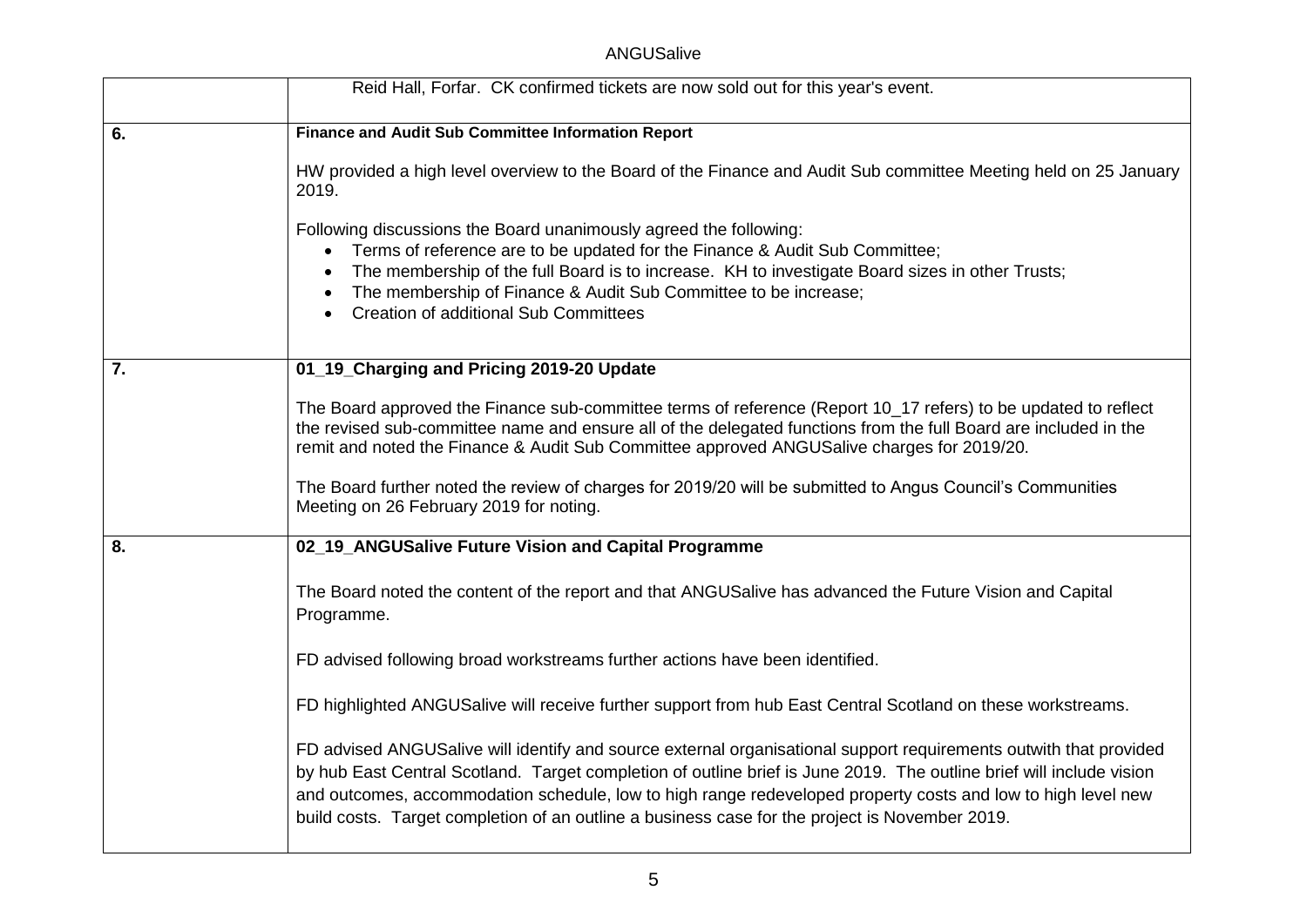|    | ANGUSalive will report progress to Angus Council's Policy and Budget Strategy Group (PBSG) at the group's next<br>scheduled meeting after the outline brief is available.                                                                                                                                                                                                                                                                                                                                                          |  |
|----|------------------------------------------------------------------------------------------------------------------------------------------------------------------------------------------------------------------------------------------------------------------------------------------------------------------------------------------------------------------------------------------------------------------------------------------------------------------------------------------------------------------------------------|--|
| 9. | AA03_19_Digital Road Map                                                                                                                                                                                                                                                                                                                                                                                                                                                                                                           |  |
|    | The Board noted the content of the report.                                                                                                                                                                                                                                                                                                                                                                                                                                                                                         |  |
|    | IS confirmed it has become apparent that certain aspects of our digital footprint are not fit for purpose e.g. online<br>bookings, website and workforce management, and therefore require some investment in terms of new technology<br>and financial resource.                                                                                                                                                                                                                                                                   |  |
|    | IS highlighted the Board approved the procurement of a new ANGUSalive customer and facility Management System<br>(Report 22_17 refers) and Legend was implemented in December 2017.                                                                                                                                                                                                                                                                                                                                                |  |
|    | IS highlighted ANGUSalive have installed a module to allow us to send electronic invoices to our customers. The<br>next identified module to be implemented is Legend Online Services which will offer our customers online class<br>bookings, membership sign up and account management.                                                                                                                                                                                                                                          |  |
|    | The customer journey will be improved through the introduction of 24/7 self-service options for customers to access<br>when it is most convenient for them. The transition to online booking will result in a reduction in the use of telephone<br>and in person channels as customers take control of their own membership. This will ensure the team can focus on<br>the customer service needs of those unable to access digital channels and provide an enhanced customer service<br>for complex enquiries.                    |  |
|    | IS advised a temporary website was created to facilitate the transfer of culture, sport and leisure services from Angus<br>Council to ANGUSalive in December 2015.                                                                                                                                                                                                                                                                                                                                                                 |  |
|    | Angus Council, support the current web support service. During the first set of meetings in the project went live it<br>became clear the scope was not going to meet our business requirements to engage dynamically with our customers<br>or provide them with adequate functionality to deliver the customer experience they would expect in the 21st century.<br>IS confirmed ANGUSalive have since procured a website build and design service from our management system<br>provider Legend and the project is well underway. |  |
|    | IS confirmed Phase 1 has a target delivery date of the end of April 2019. It will provide the fundamental components<br>of our new website and the critical information required by customers. The website will then be developed over time<br>to include supplementary information as required by the different areas of the business.                                                                                                                                                                                            |  |
|    | IS advised Kronos Workforce Ready was recently procured which offers a suite of automated tools including<br>integrating HR, time and attendance, leave and payroll.                                                                                                                                                                                                                                                                                                                                                               |  |